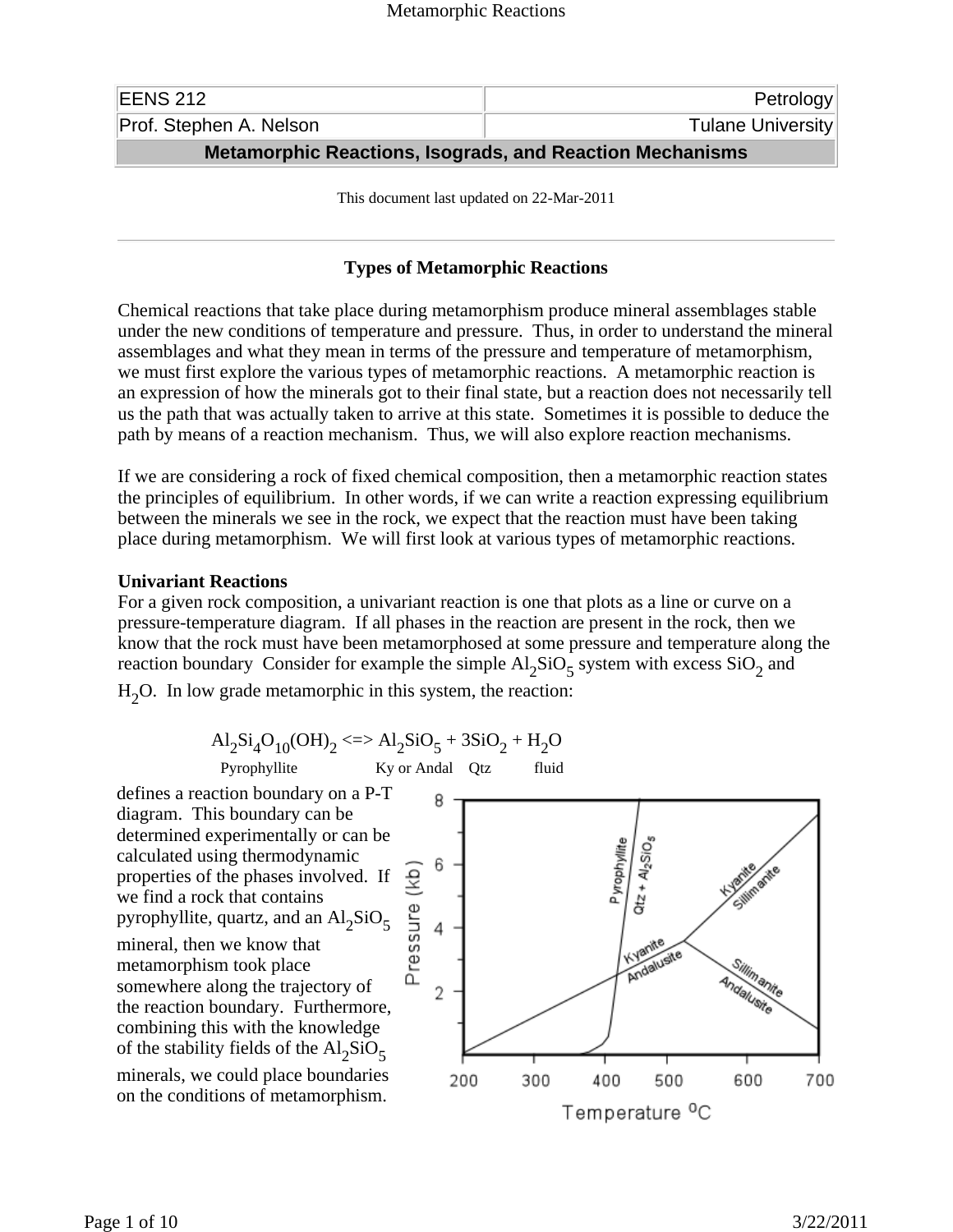For example, if the mineral is andalusite, then we know the rock was metamorphosed at a pressure less than about 2.5 kilobars. If the mineral is kyanite, then we know that the pressure was greater than about 2.5 kilobars.

Combinations of other such reactions could further constrain the pressure and temperature conditions of metamorphism. The example above, however, is probably too simple for a real rock.

Although simple, we can use the diagram to illustrate another point. Imagine that a group of rocks are buried along the geothermal gradient shown in the diagram to the right. Rocks buried to a pressure less than about 4 kb and a temperature less than about  $420\degree$ C should have pyrophyllite so long as they have the right composition. Rocks buried to pressures between about 4 and 5 kb and temperatures between 420 and about 600  $^{\circ}$ C should have kyanite + quartz, and rocks buried to pressures along the geothermal gradient greater than about 5 kb and temperatures greater than about 600  $\rm{^{0}C}$  should have Sillimanite + Quartz.



Now imagine that these rocks are brought back to the surface of the Earth and that retrograde metamorphism did not occur on the reverse path back to the surface. Furthermore, they are fortuitously exposed so that the strike direction of the rocks is coincident with the direction along which temperature and pressure increased along the geothermal gradient during the metamorphic event.

If we walk along the outcrop along the strike direction (coincident with the direction that pressure and temperature increased during metamorphism) we see that in pelitic rocks the low P & T end of the outcrop has a mineral assemblage consisting of only pyrophyllite. Walking further along strike, we suddenly come to a place where the mineral assemblage changes to Kyanite + Quartz. Note that if were  $p$  elitic Rock making a geologic map, we could draw a line on the map that separates the pelitic rocks containing only Pyrophyllite from those containing Kyanite + Quartz. Such a line (a surface in 3 dimensions) is called an isograd (iso - same, grad - grade).



In this case, since it represents the first appearance of Kyanite, we call it the Kyanite Isograd.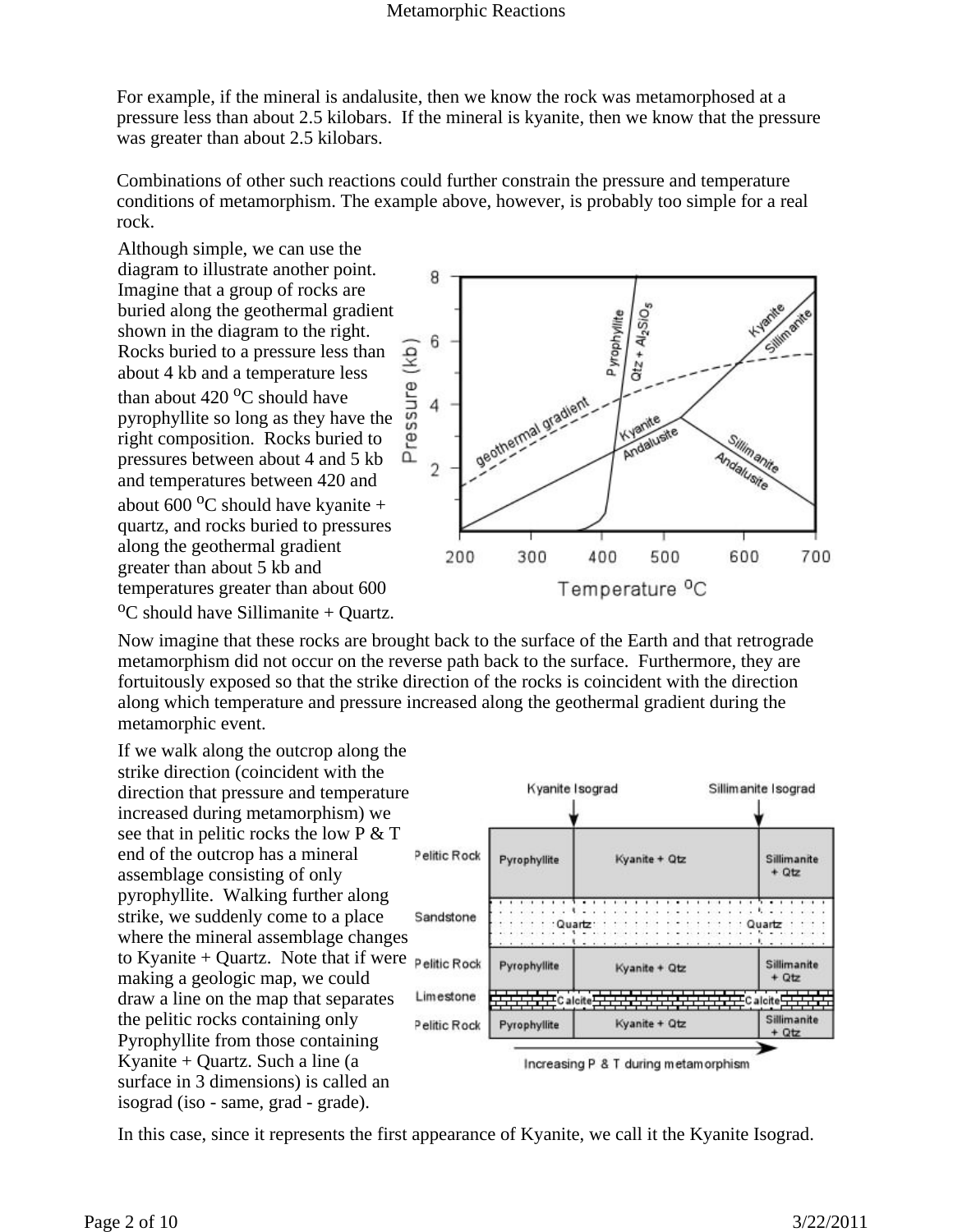Notice that the isograd represents the point on the phase diagram, above where the geothermal gradient intersects the boundary for the reaction:

$$
\begin{array}{cc}\n\text{Al}_2\text{Si}_4\text{O}_{10}(\text{OH})_2 \ll\implies \text{Al}_2\text{SiO}_5 + 3\text{SiO}_2 + \text{H}_2\text{O} \\
\text{Pyrophyllite} & \text{Kyanite} & \text{Qtz} & \text{fluid}\n\end{array}
$$

Also notice that if were were walking along an outcrop of the sandstone or the limestone, that we would not be able to map this isograd in these rocks. The reason of course is that the sandstone, made of pure grains of quartz, and the limestone, made of pure grains of calcite, do not have the necessary chemical constituents to form minerals like Pyrophyllite and Kyanite.

If we continue walking along the direction that  $T \& P$  increased in these rocks during metamorphism, we would eventually come to another place where in the pelitic rocks the mineral assemblage changes. This time the change is from Kyanite + Quartz to Sillimanite + Quartz. Again, we can draw a line on the map that indicates this change in mineral assemblage, this time calling it the Sillimanite Isograd. Just like before, this represents the point on the phase diagram, above, where the geothermal gradient intersected the boundary for the reaction:



Because the sandstone and the limestone do not contain Kyanite, the isograd does not appear in these rocks, but we can still extrapolate its position across the map or outcrop.

On mineral compatibility diagrams, univariant reactions may show up as flipping tie lines. To illustrate this we will use the AFM diagram for metapelites.



In the diagrams, the average pelitic rock is shown as composition x. At low grade, the stable mineral assemblage is Garnet + Chlorite + Biotite + Muscovite + Quartz. As temperature and pressure are raised, this assemblage becomes unstable and the tie line connecting Garnet and Chlorite is replaced by one connecting Staurolite  $+$  Biotite.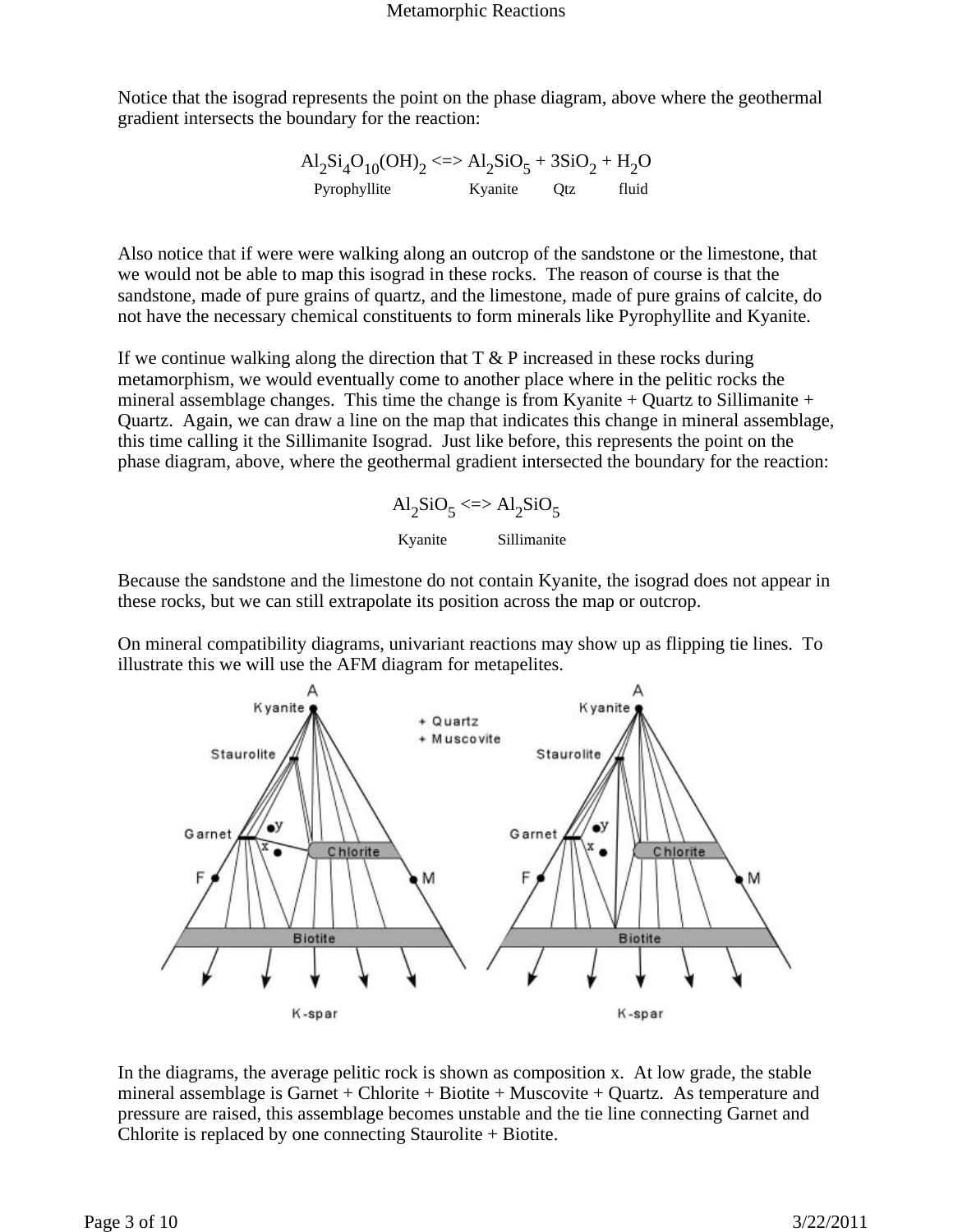The reaction that occurred is the univariant reaction:

$$
Garnet + Chlorite + Musicovite = Staurolite + Biotite + Quartz + H2O
$$

Imagine now that we are looking at a suite of metamorphic rocks in the field that include a pelitic rocks of composition x.

As we follow an outcrop of this rock we note that it contains the mineral assemblage Garnet +  $Chlorite + Museumve$  + Quartz. We eventually reach a point in the outcrop where the mineral assemblage abruptly changes. Chlorite is no longer present, but instead we find Staurolite. We can now place a line on our map that represents the first appearance of staurolite in these rocks and that point represents a point on what we might call the Staurolite isograd. We would then know that the pressure and temperature conditions must have reached the reaction boundary where the reaction listed above took place.

Staurolite Isograd?



This isograd, however, would probably not be a very good isograd to map, because it would only apply to rocks with a composition similar to composition x.

Note that a rock with a composition slightly above x and above the Garnet - Chlorite tie line, like composition y in the AFM diagrams above, would still have a different mineral assemblage above the isograd, but it would be one that contained Staurolite below the isograd, but Biotite above the isograd. So for these rocks we would probably call the isograd the Biotite isograd. Because it would be called the Staurolite isograd for one group of rocks, but the Biotite isograd for another, and because Staurolite would occur in some rocks below the isograd and in other rocks only above the isograd, it would soon become very confusing.

Staurolite Isograd? - only in rocks with composition x



For these rocks the reaction boundary would really represent the disappearance of Chlorite. But since isograds are generally named for the appearance of a mineral with increasing grade, we can't call the reaction boundary the Chlorite Isograd because Chlorite is found in rocks of decreasing grade.

Another type of univariant reaction, however represents a reaction that is terminal to a mineral phase for a wide variety of compositions. Let's consider what happens in these same pelitic rocks if we reach a temperature and pressure region where staurolite becomes unstable.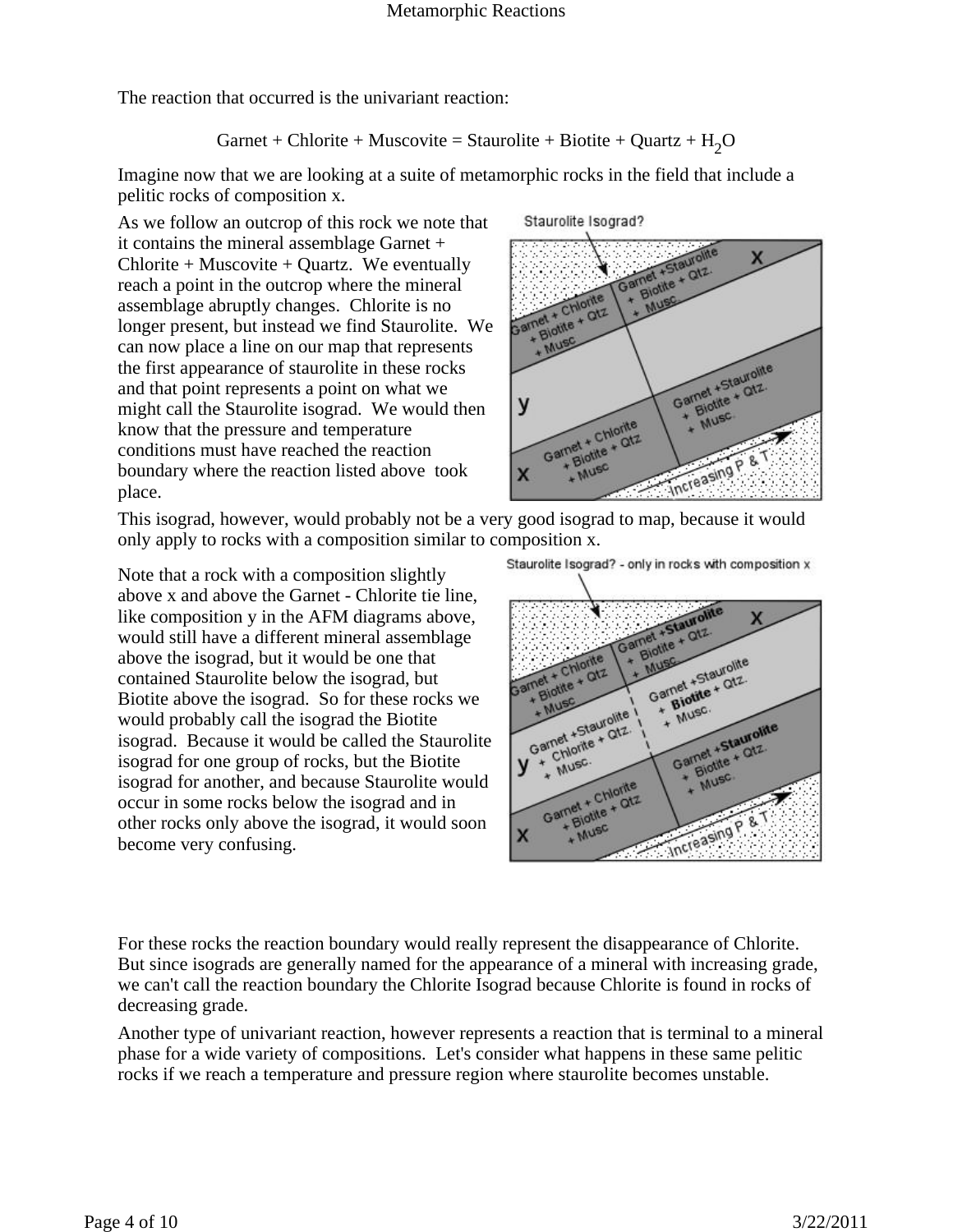

In this case, with increasing temperature, Staurolite becomes unstable and reacts to produce Garnet, Biotite and Kyanite. Notice that both rock compositions x and y have the same mineral assemblages before and after the reaction, although the proportions of the different minerals will be different in the two rocks. The reaction that is terminal to Staurolite can be written as:

Staurolite + Quartz + Muscovite <=> Garnet + Biotite + Kyanite +  $H_2O$ 

Note that for this reaction the disappearance of staurolite also coincides with the appearance of Kyanite in rocks of composition x and y. If we were to encounter this reaction in the field, it could be used to define the Kyanite Isograd.

Note that the Kyanite Isograd as shown here would not be seen in a non-pelitic rock such as the quartzite, but could be extrapolated across the quartzite to other outcrops of pelitic rocks.

Note also, that in this diagram, the direction of increasing pressure and temperature during metamorphism was not parallel to the strike of the original rocks, just as a reminder that direction of increasing grade does not need to coincide with any particular orientation of the rocks.

#### QtZ Quartzite Blotite<sub></sub> Garnet + Kyanite<br>Garnet + Kyanite<br>Garnet + Kyanite +Staurolite The + Kyamatz Flotile + Otz.<br>Blotile + Otz. + Musc Garnet + Staurolite<br>Garnet + Staurolite Garnet + Kyanite<br>Garnet + Kyanite<br>Garnet + Kyanite Flotite + Otz. **Write** MUSC Garnet +Staurolite<br>Garnet +Staurolite Biotite<br>Biotite MUSC X Quartzite

Kyanite Isograd

## **Divariant Reactions**

In the cases discussed above, the univariant reactions that were considered involved reaching a point in pressure temperature space where a reaction occurred resulting in a sudden change in mineral assemblage. These reactions can be considered discontinuous reactions because they occur along specific pressure temperature curves. Because many minerals are solid solutions, it is also possible to have discontinuous reactions that result in a gradual change in composition of the minerals, but not necessarily the formation of new minerals. These reactions are also considered divariant reactions because they occur over a wide range of pressure and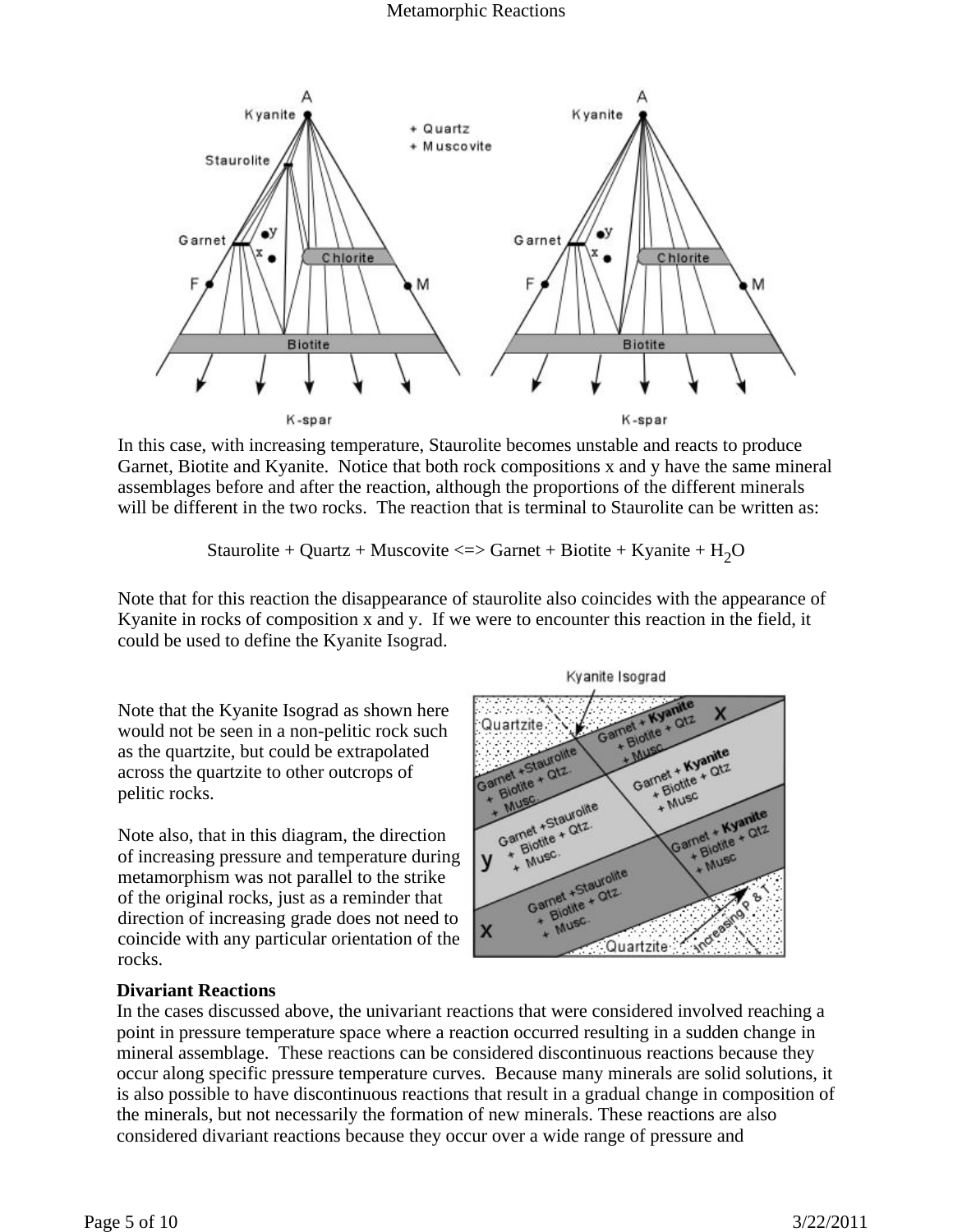temperature conditions. Consider the hypothetical case of rocks that contain minerals like chlorite and garnet, which are both Mg-Fe solid solutions.

The reaction that occurs with increasing temperature (at constant pressure) is:

$$
Chlorite + Qtz \implies Garnet + Mg\text{-richer Chlorite} + H_2O
$$

This reaction begins at a temperature of  $T_1$ where an initial Mg-poor garnet is produced. As temperature increases, say to  $T_2$ , both the garnet and the chlorite become more Mg-rich. The reaction continues over a range of temperature until eventually the temperature reaches  $T_3$  at which point the much more Mgrich chlorite disappears leaving garnet with Mg/(Mg/Fe) ratio the same as that in the initial chlorite. We say that this reaction is a continuous reaction because there is no change in mineral assemblage between  $T_1$  and

 $T_3$ , but there is a reaction occurring and its

effect is to change the compositions of the solid solution minerals. Note the similarity of this idea to the melting behavior of Fe-Mg solid solution minerals, and the similarity to the concept of the continuous reaction series discussed with regard to Bowen's reaction series for magmas (where it involved changes in plagioclase composition).



In a more realistic situation we can see how this occurs in relation to a similar reaction on an AFM diagram.



In the diagram to the left, representing the lowest grade, a rock with composition x consists of a relatively Mg-poor biotite  $+$  Mg-poor chlorite. As metamorphic grade increases to the middle diagram, the three phase triangle - Garnet - Biotite - Chlorite has shifted, with all three phases becoming more Mg-rich, and now composition x lies inside this 3 phase triangle, and thus now contains garnet. Further increase in metamorphic grade, causes further shift to of the apices of the 3 phase triangle toward more Mg-rich compositions and eventual disappearance of chlorite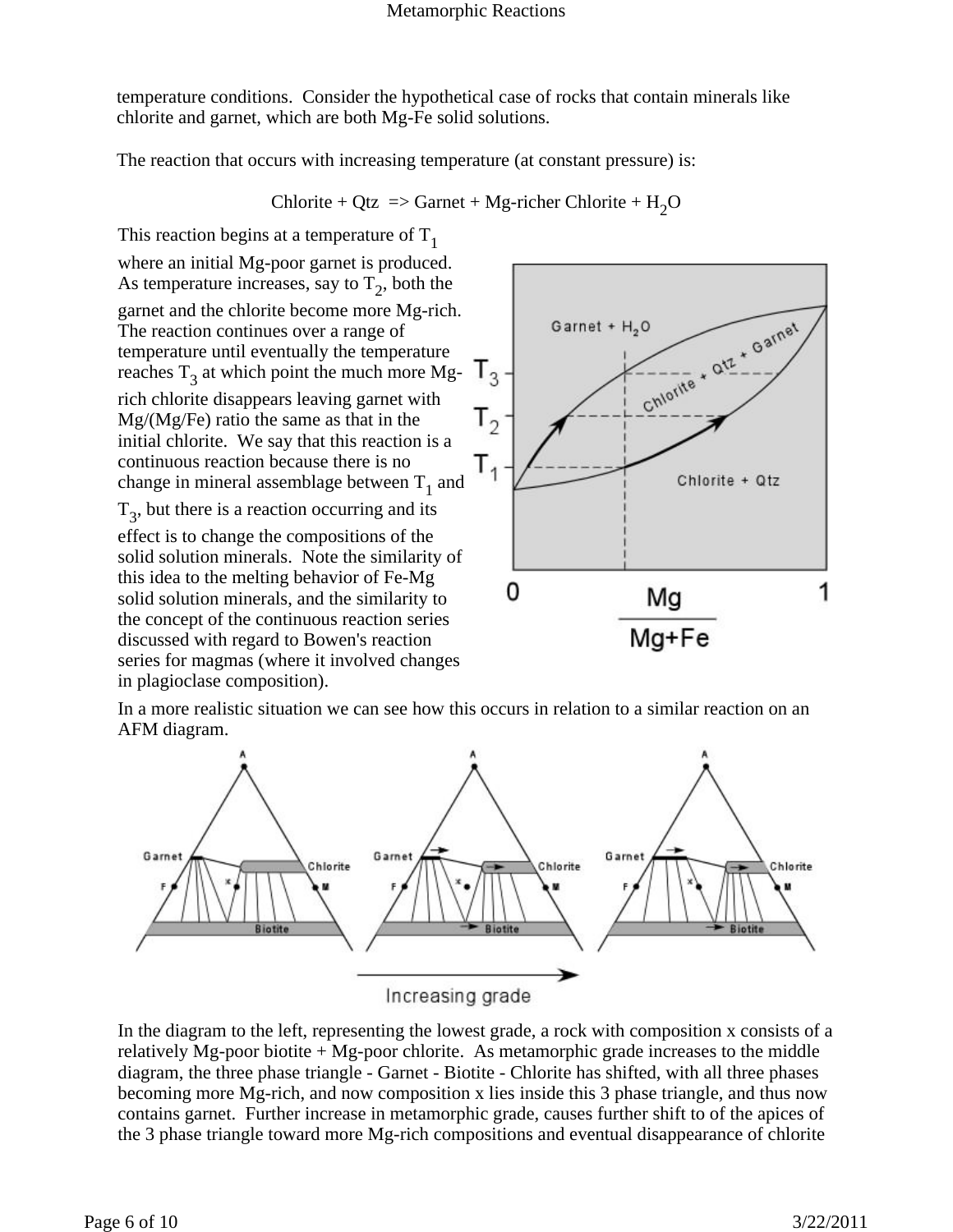from the rock with composition x.

Note that throughout the changes in  $P \& T$ , the proportion of the 3 phases in composition x will change, as will the composition of the Fe-Mg solid solution minerals. Although the appearance of Garnet will be sudden, the disappearance of chlorite will be gradual as P and T change. The reaction that is taking place in this case is:

Muscovite + Chlorite + Quartz  $\ll$  Mg-richer chlorite + Biotite + Garnet + H<sub>2</sub>O

#### **Metamorphic Reaction Mechanisms**

As we discussed previously, the fluid phase plays an important role in metamorphic reactions. Not only are fluid components necessary to form any hydrous or carbonate minerals, but the fluid phase can act as a catalyst for metamorphic reactions. We also noted above that the chemical reactions we write for the various transformations of mineral assemblages with increasing pressure and temperature are the net result of what actually took place. For example, we may deduce from a series of metamorphosed pelitic rocks that kyanite reacted to form sillimanite and the reaction:

> $\mathrm{Al}_2\mathrm{SiO}_5$  =>  $\mathrm{Al}_2\mathrm{SiO}_5$ *Andalusite Sillimanite*

must have occurred at some point during metamorphism. But, although this is the net reaction that must have occurred, we don't really know if the andalusite reacted directly to produce the sillimanite or if the andalusite was first dissolved in a fluid phase, with the fluid phase carrying the dissolved components to a new location where the fluid then precipitated the sillimanite. In general, solid-solid reactions run rather slowly because ions have to diffuse through the solids in order to rearrange themselves into new phases. Thus, it seems likely that the actual mechanisms or paths that a reaction takes will be more complicated than the net reaction implies.

If we can gain some insight into reaction mechanisms, then we may be better able to envision exactly how metamorphism operates in the Earth. Metamorphic petrologists can only rarely look through a rock and determine what actually happened.

One case where this seems to be possible is in series of metapelites in Canada. D.M. Carmichael examined thin sections of one particular metapelite that contains both kyanite and sillimanite. The rock shows no evidence that the sillimanite was forming directly from kyanite. Instead, examination of the rock in thin section shows that the kyanite has rounded edges and corners that could have formed as a result of dissolution. Similarly, some crystals of quartz in the rock show evidence dissolution. The sillimanite is found growing within flakes of muscovite. Thus, Carmichael deduced that in the area around where the kyanite crystals were dissolving the following reaction was taking place:

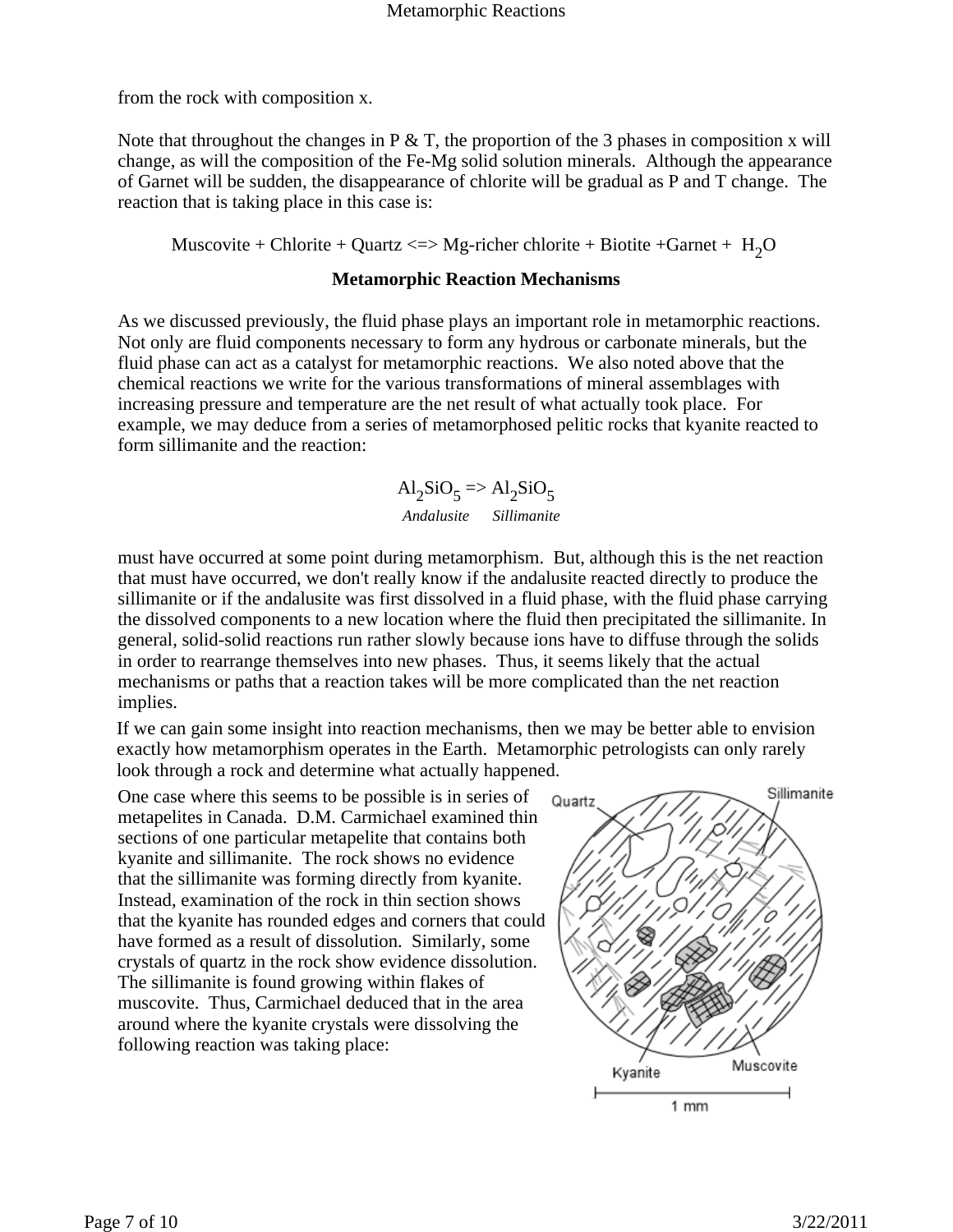$$
3Al_2SiO_5 + 3SiO_2 + 2K^+ + 3H_2O \Rightarrow 2KAl_3Si_3O_{10}(OH)_2 + 2H^+
$$
  
*Kyanite* Qtz  
*fluid* Muscovite

Furthermore, in the small domains of the rock where sillimanite was forming in the muscovite, the following reaction was occurring:

$$
2KAl3Si3O10(OH)2 + 2H+ => 3Al2SiO5 + 3SiO2 + 2K+ + 3H2O\n
$$
Muscovite
$$
 *Sillimanite Qtz fluid*
$$

Note that if these two reactions are added together algebraically, the net reaction is still:

$$
Al_2SiO_5 \Rightarrow Al_2SiO_5
$$

*Andalusite Sillimanite*

This makes sense, because Al is not very soluble in water, whereas K is soluble. Thus the fluid will be able to easily transport the K ions over short distances to supply that necessary to precipitate muscovite, and the growing sillimanite can use the Al left behind by the fluid. This reaction mechanism is shown diagrammatically in the diagram to the right. It implies that the two reactions were taking place simultaneously in different domains within the rock, and that the fluid phase was important in transferring ions from one domain to another, although over small distances.



#### **Estimating Pressure and Temperature of Metamorphism**

Using combinations of reactions that have likely taken place during metamorphism, petrologists have been able over the years to determine the pressure and temperature of metamorphism in a variety of rocks, and in so doing have been able to place constraints on the fields of temperature and pressure for the various metamorphic facies. Some of these reactions are shown in the diagram below with reaction boundaries superimposed over the facies diagram.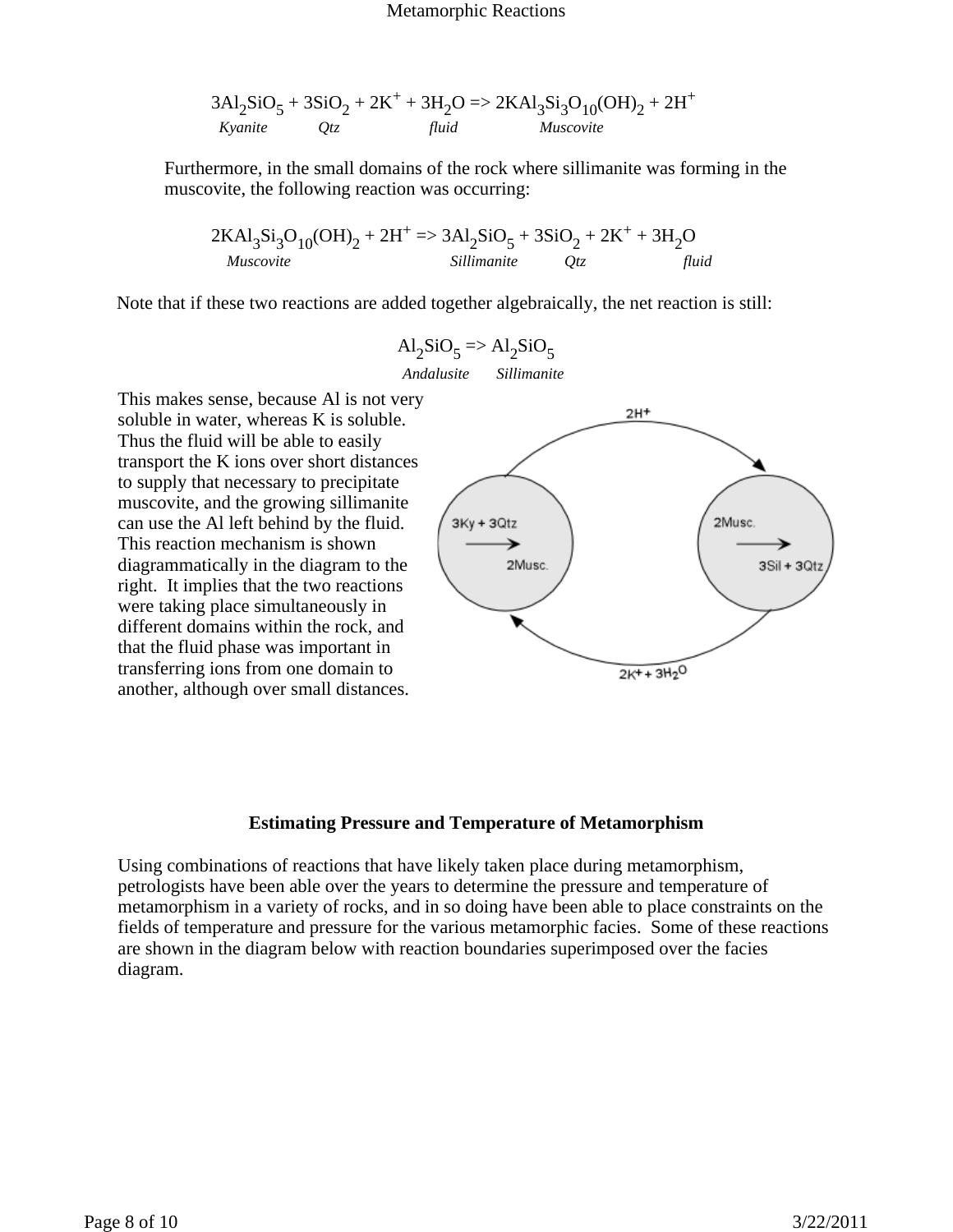Metamorphic Reactions



The diagram also shows various geothermal gradients that would control the succession of facies encountered during prograde metamorphism if the rocks were pushed down into the Earth along one of these geothermal gradients.

- A low geothermal gradient of around  $10^{\circ}/\text{km}$  would cause prograde metamorphism to occur along a sequence of facies from zeolite to blueschist to eclogite. Such a progression is termed a facies series, and in general terms this would be called a high pressure facies series, as shown in the diagram below. Such a facies series would be expected in areas near subduction zones where cool lithosphere is pushed to higher pressure.
- A geothermal gradient of around  $30^{\circ}/\text{km}$ , expected in areas undergoing an orogenic event, would produce a succession of facies from zeolite to prehnite pumpellyite to greenschist to amphibolite to granulite.
- Note that in pelitic rocks of this series, the  $Al_2SiO_5$  minerals would change from kyanite to sillimanite somewhere in the amphibolite facies. This facies series is termed the Medium pressure series or Barrovian facies series.